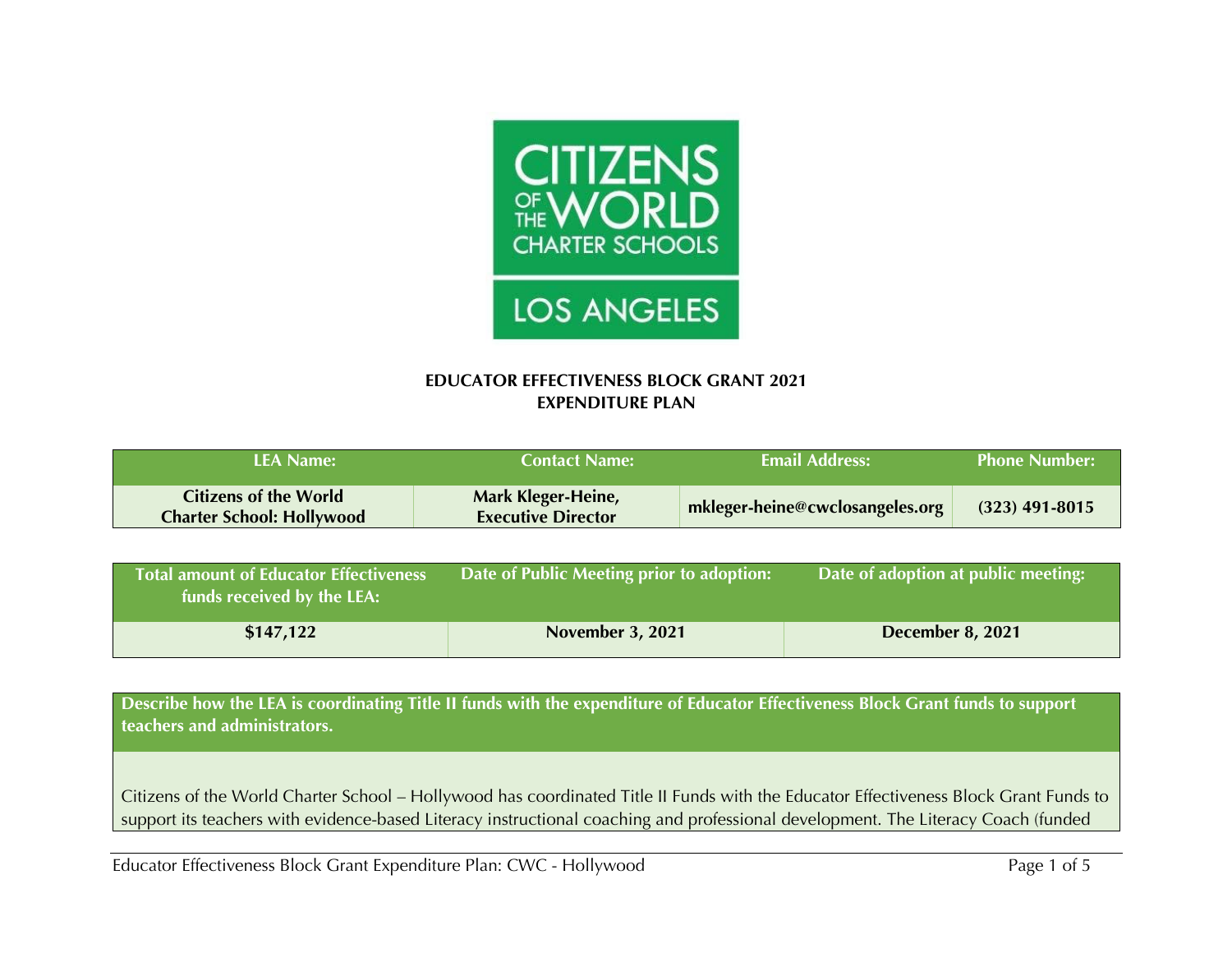with Title II Funds) focuses on phonics strategies; Wilson Language (Fundations) strategies and evidence-based Tier 2 Interventions. Fundations focuses on multisensory, structured language programs that is integral to a Multi-tiered System of Supports (MTSS) & Response to Intervention (RtI) Framework, providing research-based instruction in Tiers 1 & 2 for struggling readers.

Educator Effectiveness Funds will be used to provide all teachers with Instructional Coaching to improve the delivery of instruction, help teachers develop expertise in academic content standards, use of evidence-based strategies to accelerate student learning, provide & lead professional development, and conduct classroom walkthroughs, and engage in the feedback cycle.

- The Math Instructional Coach will provide teachers with extensive professional development and coaching on the recently adopted Illustrative Math curriculum. To improve math instruction, close achievement gaps, teachers will be provided with Math Coaching tailored to meet teacher needs, develop teaching and content expertise, ensure curricular coherence with and across grade level, facilitate meaningful mathematics discussions, that will build teacher capacity.
- The Literacy & Special Education Instructional Coach will provide General Education and RSP Teachers with Instructional Coaching to supplement the Literacy Instructional Coach with a focus on evidence-based strategies for Students with Disabilities (SWD). The additional coaching will support teachers with strategies to engage all learners including SWD (accommodations & modifications), increase student academic outcomes, and build teacher capacity.
- The English Language Development (ELD) Instructional Coach will provide all teachers with extensive coaching on implemented integrated ELD across all disciplines; and designated ELD to support language acquisition and proficiency of English Learners. Coaching for teachers will also focus on the schoolwide adoption of English 3D ELD curriculum, evidencebased strategies to support English Learners, including reading, writing, and language skills in order to improve annual EL reclassification rates, and EL student performance across disciplines and as measured on ELPAC (English Language Proficiency) and CAASPP ELA assessments.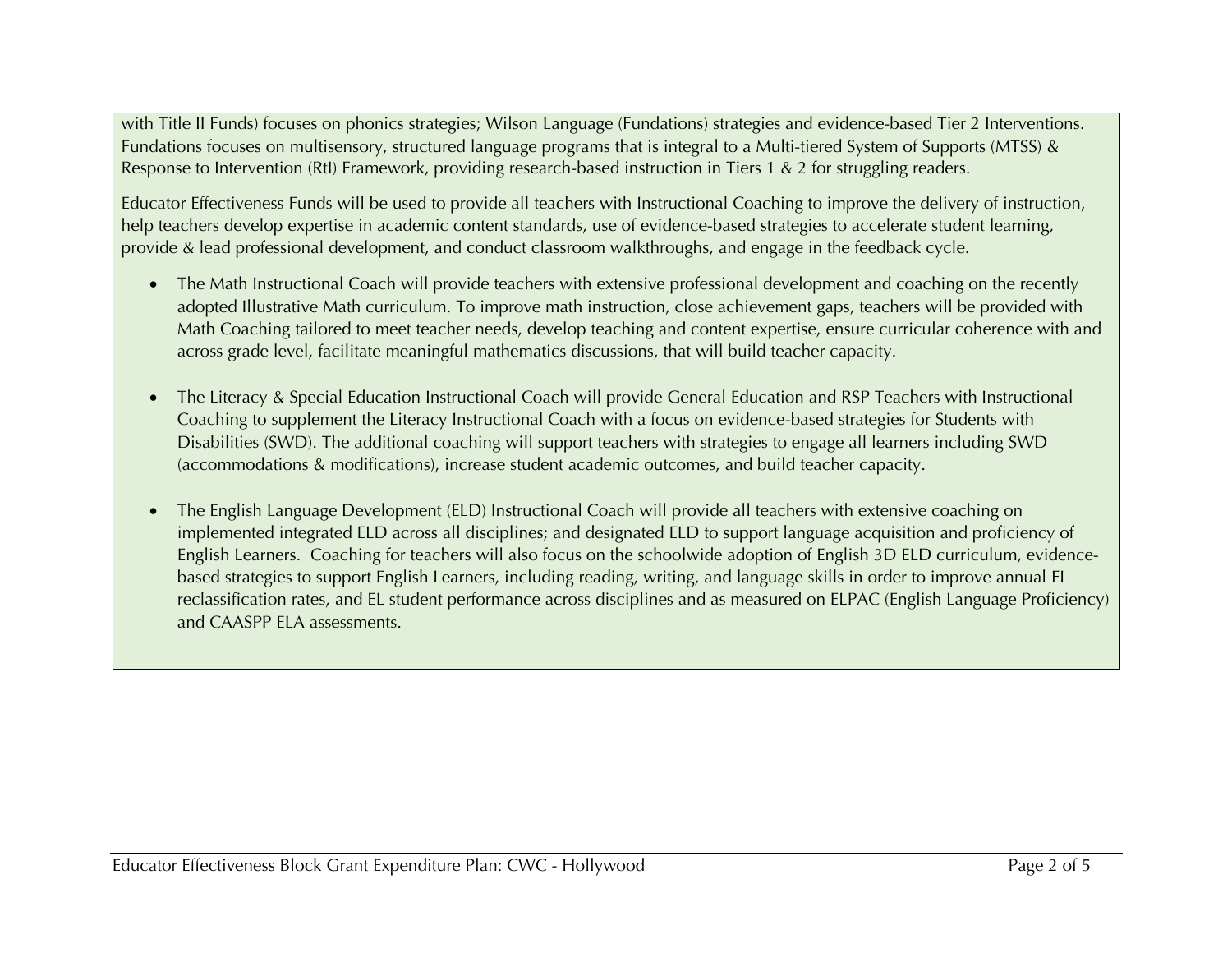## **Describe how the LEA allowed schoolsite and content staff to identify the topic or topics of professional learning.**

Meaningful consultation took place among certificated and classified staff during staff meetings, and professional development. In addition, the school's leadership team also reviewed student assessment data, schoolwide data, and compiled findings from classroom observations and feedback cycles.

Citizens of the World – Hollywood administers NWEA MAP Reading and math assessments three times per year and are used as universal screeners to assess student learning gaps, needs, develop annual growth targets and monitor student progress over time. With the return to full-time in-person instruction, there is a need for our teachers to receive comprehensive professional development and coaching to improve teacher expertise, ensure implementation of evidence-based pedagogical strategies to engage our students in the learning process and improve student academic outcomes.

| Use #                                                     | <b>Allowable Planned Activity:</b>                | <b>Total Budgeted per</b><br><b>Activity</b> |
|-----------------------------------------------------------|---------------------------------------------------|----------------------------------------------|
| $\mathcal{P}$                                             | Instructional Coach: Math                         | \$52,387                                     |
| 2                                                         | Instructional Coach: Special Education & Literacy | \$54,327                                     |
|                                                           | <b>Instructional Coach: ELD</b>                   | \$40,408                                     |
| <b>Total Budgeted Educator Effectiveness Expenditures</b> |                                                   | \$147,122                                    |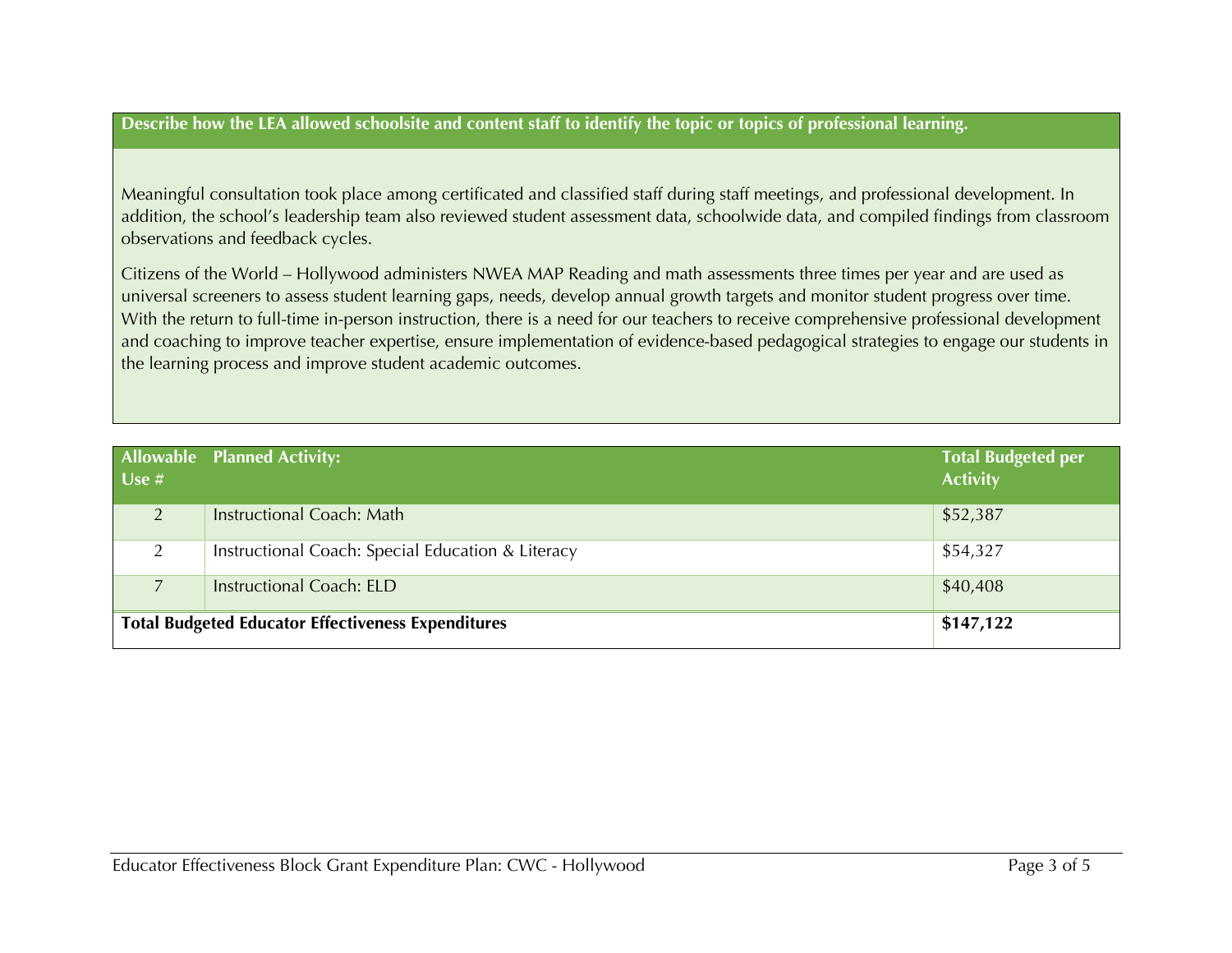## EC 41480

(a)(2) A school district, county office of education, charter school, or state special school may expend the funds received pursuant to this subdivision from the 2021–22 fiscal year to the 2025–26 fiscal year, inclusive. School districts, county offices of education, charter schools, and state special schools **shall coordinate the use of any federal funds received under Title II of the federal Every Student Succeeds Act of 2015 (Public Law 114–95) to support teachers and administrators with the expenditure of funds received pursuant to this subdivision.**

(b) A school district, county office of education, charter school, or state special school shall expend funds apportioned pursuant to this section to provide professional learning for **teachers, administrators, paraprofessionals who work with pupils, and classified staff that interact with pupils**, with a focus on any of the following areas:

- **(1) Coaching and mentoring of staff serving in an instructional setting and beginning teacher or administrator induction, including, but not limited to, coaching and mentoring solutions that address a local need for teachers that can serve all pupil populations with a focus on retaining teachers, and offering structured feedback and coaching systems organized around social-emotional learning, including, but not limited to, promoting teacher self-awareness, self-management, social awareness, relationships, and responsible decision-making skills, improving teacher attitudes and beliefs about one's self and others, and supporting learning communities for educators to engage in a meaningful classroom teaching experience.**
- **(2) Programs that lead to effective, standards-aligned instruction and improve instruction in literacy across all subject areas, including English language arts, history-social science, science, technology, engineering, mathematics, and computer science.**
- **(3) Practices and strategies that reengage pupils and lead to accelerated learning.**
- **(4) Strategies to implement social-emotional learning, trauma-informed practices, suicide prevention, access to mental health services, and other approaches that improve pupil well-being.**
- **(5) Practices to create a positive school climate, including, but not limited to, restorative justice, training around implicit bias, providing positive behavioral supports, multitiered systems of support, transforming a schoolsite's culture to one that values diverse cultural and ethnic backgrounds, and preventing discrimination, harassment, bullying, and intimidation based on actual or perceived characteristics, including disability, gender, gender identity, gender expression, language, nationality, race or ethnicity, religion, or sexual orientation.**
- **(6) Strategies to improve inclusive practices, including, but not limited to, universal design for learning, best practices for early identification, and development of individualized education programs for individuals with exceptional needs.**
- **(7) Instruction and education to support implementing effective language acquisition programs for English learners, which may include integrated language development within and across content areas, and building and strengthening capacity to increase bilingual and biliterate proficiency.**